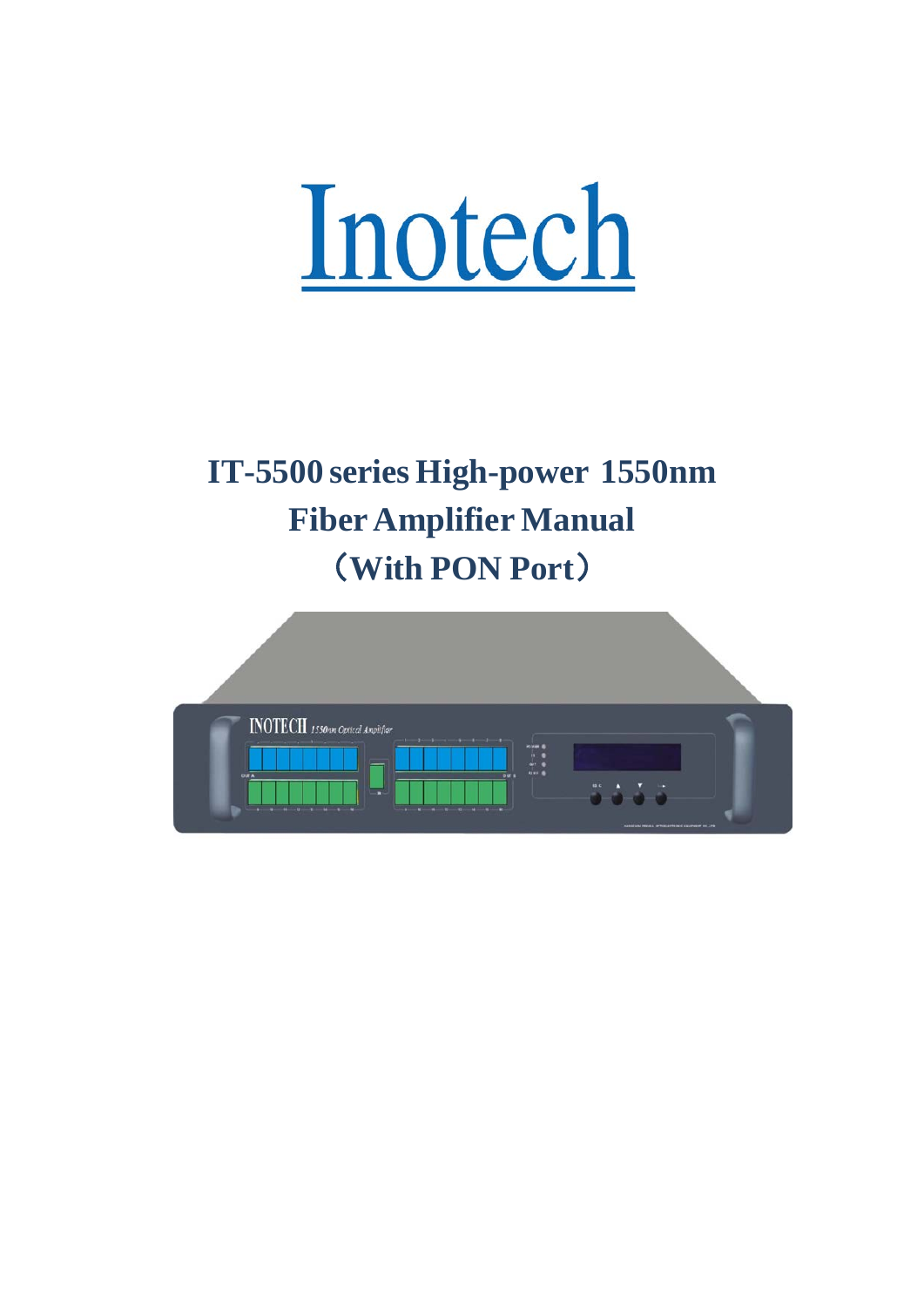# **Table of Contents**

<span id="page-1-0"></span>

### **Foreword**

<span id="page-1-1"></span>This manual applies to WE-1550-YZBCW series fiber amplifier. It mainly describes the performance characteristics, technical parameters, installation and debugging, common troubleshooting, and other related content of the product. In order to ensure that the equipment can be successfully installed and safely operated, please read this manual carefully before installing and debugging the equipment. And the installation and debugging should be strictly according to the specified steps on the manual to avoid unnecessary damage to equipment or accident harm to the operator. Any questions, please contact with us in time.

#### **Special Tips:**

- Er Yb Codoped Fiber Amplifier is high end professional equipment, and its installation and debugging must be operated by special technician. Read this manual carefully before operating to avoid damage to equipment caused by fault operation or accident harm to the operator.
- While the fiber amplifier is working, there is an invisible laser beam from the optical output adapter on the front panel. Avoiding permanent harm to the body and eye, the optical output should not aim at the human body and human should not look directly at the optical output with the naked eye!
- $2$   $-$ Please make sure that the ground terminal of the case and power outlet has been reliably grounding before turning on the power (Grounding resistance should be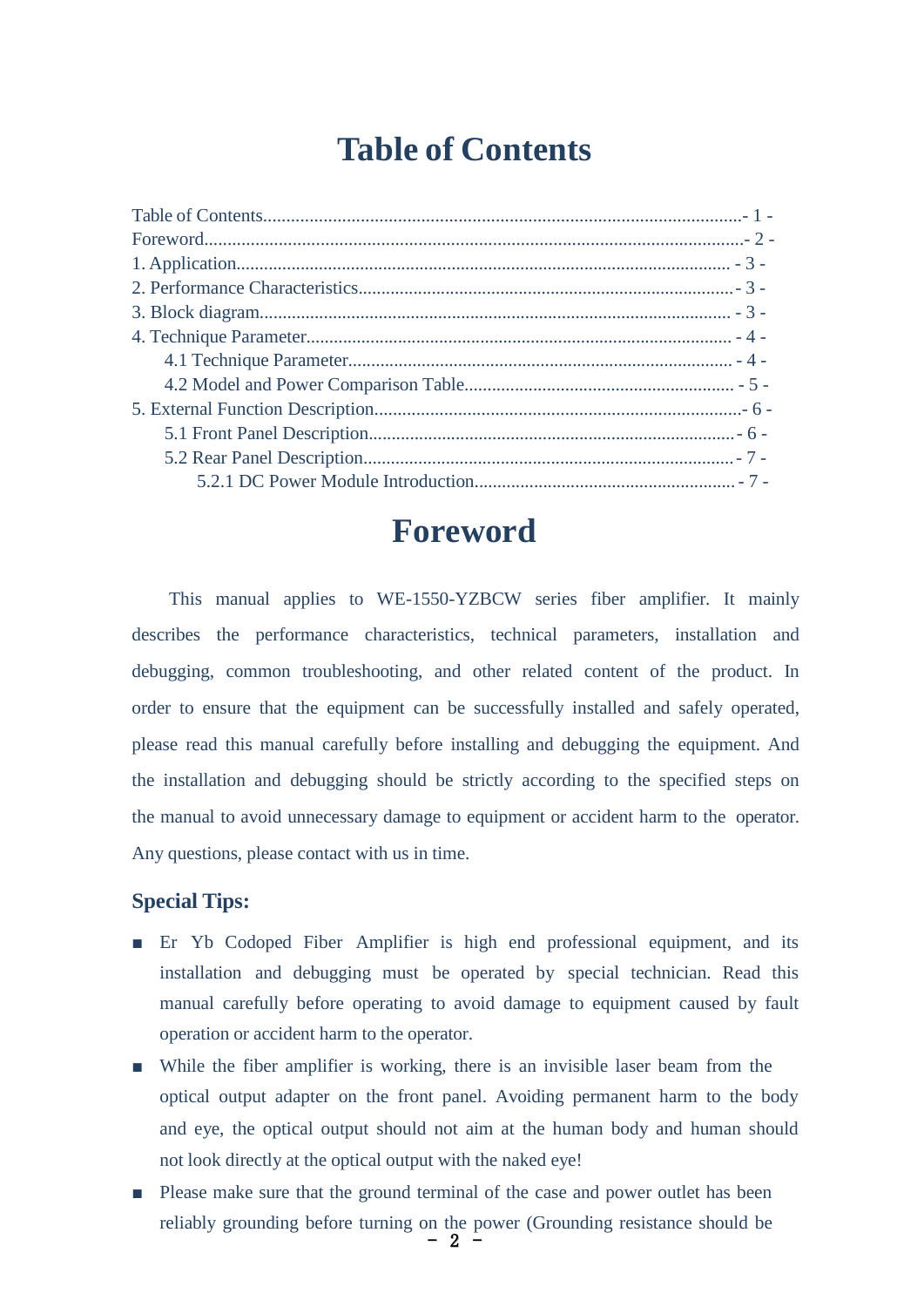$<$  4 $\Omega$ ) to prevent the static damage the pump laser device and harm to human because of case charged.

■ To ensure the equipment can work stable over a long time, in voltage unsteady or poor voltage wave region, it´s recommend to the customer that he equips special AC regulated power supply, or even AC uninterrupted power supply (UPS) system for conditional users. In the region with large temperature variation environment (The equipment's ideal work environment temperature is 25°C) or bad room environment, it´s recommend to the customer that he equips special air-condition system to improve the work environment.

### <span id="page-2-0"></span>**1. Application**

- Single-mode fiber 1550 amplification network
- **FTTH** network
- **CATV** network

### **2. PerformanceCharacteristics**

WE-1550-YZBCW is a low noise high-performance Er Yb codoped fiber amplifier. Each output built-in CWDM (1310/1490/1550) wavelength division multiplexer. Conveniently multiplex the data stream of OLT and ONU to the fiber amplifier output by 1310nm and 1490nm optical connector. Thus reduced the equipment quantity, improved the system indexes and reliability. It is the ideal equipment for FTTx network, provides a flexible and low cost solution for the integration of three networks and the FTTH.

- Adopts Er Yb Codoped double-clad fiber technology;
- Output ports: 4-64optional;
- Optical output power: total output up to 8W;
- Low noise figure:  $\leq$  6dB when input is 0dBm;
- **Perfect network management interface, in line with standard SNMP** network management;
- $\blacksquare$  Intelligent temperature control system make the power consumption lower;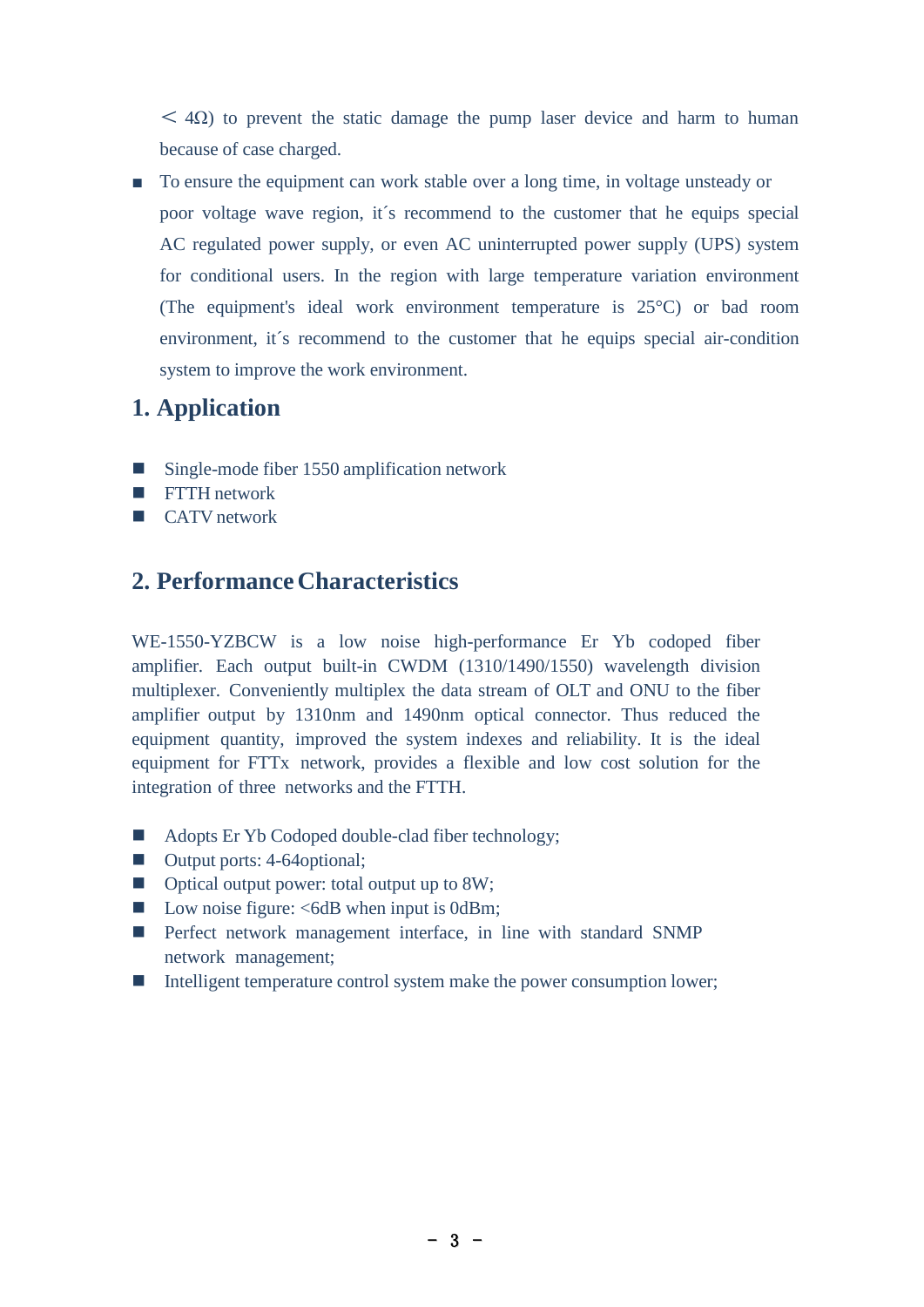### **3. Block diagram**



### <span id="page-3-0"></span>**4. Technique Parameter**

### **4.1 Technique Parameter**

| <b>Item</b>                    |        | <b>Unit</b> | <b>Technique parameters</b>           |  |
|--------------------------------|--------|-------------|---------------------------------------|--|
| CATV pass through wavelength   |        | nm          | $1545 - 1565$                         |  |
| PON pass through wavelength    |        | nm          | $1260 - 1360$ & 1480 - 1500           |  |
| PON insertion loss             |        | dB          | < 0.8                                 |  |
| <b>Isolation</b>               |        | db          | >15                                   |  |
| CATV optical input power range |        | dBm         | $-5 - +10$                            |  |
| Maximum optical output power   |        | dBm         | 38.5                                  |  |
| Output power stability         |        | dBm         | $\pm 0.5$                             |  |
| Noise figure                   |        | dB          | $\leq 6.0$ (Optical input power 0dBm, |  |
|                                |        |             | $\lambda = 1550$ nm)                  |  |
| <b>Return loss</b>             | Input  | dB          | >45                                   |  |
|                                | Output | dB          | >45                                   |  |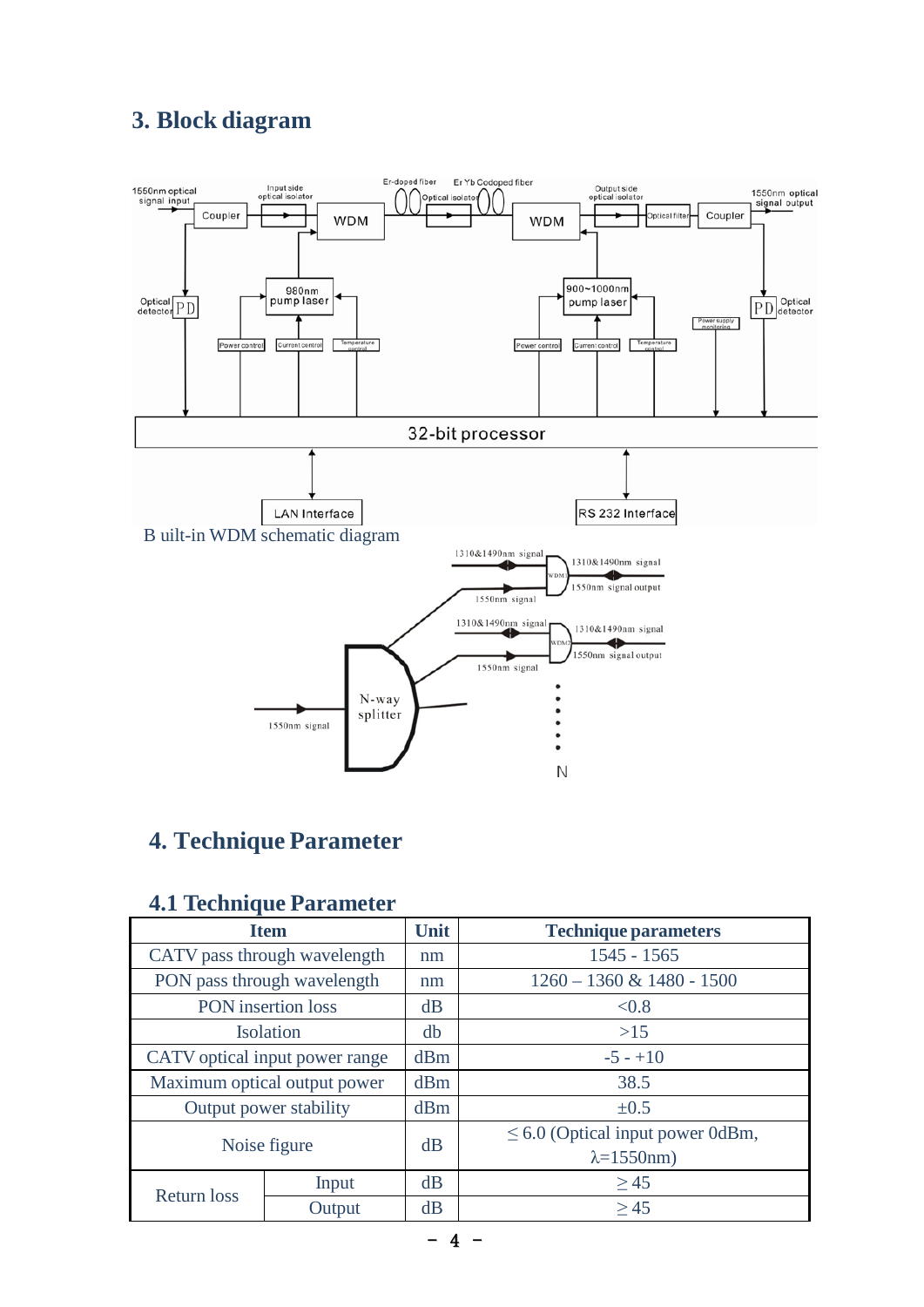|                                        |                 | PON port: SC/UPC or LC/UPC        |                       |
|----------------------------------------|-----------------|-----------------------------------|-----------------------|
| <b>Optical Connector Type</b>          |                 | COM port: SC/APC or LC/APC        |                       |
| C/N                                    | dB              | $\geq 50$                         | <b>Test condition</b> |
| C/CTB                                  | dB              | $\geq 63$                         | according to          |
| C/CSO                                  | dB              | $\geq 63$                         | GT/T 184-2002.        |
| Power supply voltage                   | V               | A: AC160V - 250V(50 Hz); B: DC48V |                       |
| Consumption                            | W               | $\leq 70$                         |                       |
| Operating temperature range            | $\rm ^{\circ}C$ | $-10 - +42$                       |                       |
| Maximum operating relative<br>humidity | $\%$            | Max 95% no condensation           |                       |
| Storage temperature range              | $\rm ^{\circ}C$ | $-30 - +70$                       |                       |
| Maximum storage relative               | $\%$            | Max 95% no condensation           |                       |
| humidity                               |                 |                                   |                       |
| Dimension                              | mm              | $483(L)\times 440(W)\times$       | 88(H)                 |

## <span id="page-4-0"></span>**4.2 Model and Power Comparison Table**

| <b>Model</b>          | <b>Total output</b> | <b>Output ports</b> | <b>Output power per</b> |
|-----------------------|---------------------|---------------------|-------------------------|
|                       | power dBm           | number              | port dBm                |
| WE-1550-YZBCW-4-18    | 25.5                | $\overline{4}$      | 18                      |
| WE-1550-YZBCW-4-19    | 26.5                | $\overline{4}$      | 19                      |
| WE-1550-YZBCW-4-20    | 27.5                | $\overline{4}$      | 20                      |
| WE-1550-YZBCW-4-21    | 28.5                | $\overline{4}$      | 21                      |
| WE-1550-YZBCW-4-22    | 29.5                | $\overline{4}$      | 22                      |
| WE-1550-YZBCW-4-23    | 30.5                | $\overline{4}$      | 23                      |
| WE-1550-YZBCW-4-24    | 31.5                | $\overline{4}$      | 24                      |
| WE-1550-YZBCW-8-15    | 26.5                | 8                   | 15                      |
| WE-1550-YZBCW-8-16    | 27.5                | 8                   | 16                      |
| WE-1550-YZBCW-8-17    | 28.5                | 8                   | 17                      |
| WE-1550-YZBCW-8-18    | 29.5                | 8                   | 18                      |
| WE-1550-YZBCW-8-19    | 30.5                | 8                   | 19                      |
| WE-1550-YZBCW-8-20    | 31.5                | 8                   | 20                      |
| WE-1550-YZBCW-8-21    | 32.5                | 8                   | 21                      |
| WE-1550-YZBCW-8-22    | 33.5                | 8                   | 22                      |
| WE-1550-YZBCW-8-23    | 34.5                | 8                   | 23                      |
| * WE-1550-YZBCW-8-24  | 35.5                | 8                   | 24                      |
| WE-1550-YZBCW-16-15   | 29.5                | 16                  | 15                      |
| WE-1550-YZBCW-16-16   | 30.5                | 16                  | 16                      |
| WE-1550-YZBCW-16-17   | 31.5                | 16                  | 17                      |
| WE-1550-YZBCW-16-18   | 32.5                | 16                  | 18                      |
| WE-1550-YZBCW-16-19   | 33.5                | 16                  | 19                      |
| WE-1550-YZBCW-16-20   | 34.5                | 16                  | 20                      |
| * WE-1550-YZBCW-16-21 | 35.5                | 16                  | 21                      |
| WE-1550-YZBCW-32-15   | 32.5                | 32                  | 15                      |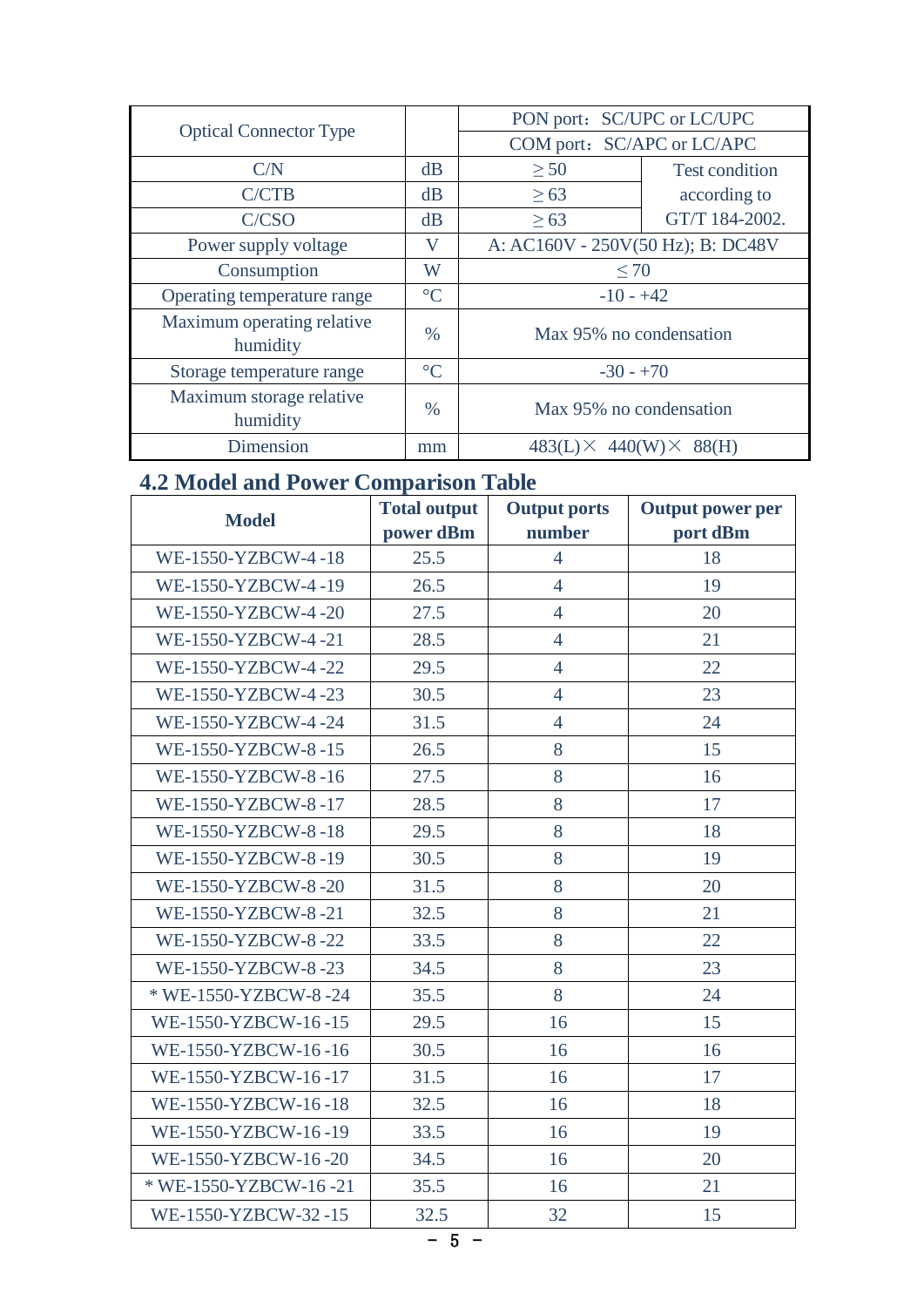| WE-1550-YZBCW-32-16   | 33.5 | 32 | 16 |
|-----------------------|------|----|----|
| WE-1550-YZBCW-32-17   | 34.5 | 32 | 17 |
| * WE-1550-YZBCW-32-18 | 35.5 | 32 | 18 |
| * WE-1550-YZBCW-32-19 | 36.5 | 32 | 19 |
| * WE-1550-YZBCW-32-20 | 37.5 | 32 | 20 |
| * WE-1550-YZBCW-32-21 | 38.5 | 32 | 21 |
| * WE-1550-YZBCW-64-16 | 36.5 | 64 | 16 |
| * WE-1550-YZBCW-64-17 | 37.5 | 64 | 17 |
| * WE-1550-YZBCW-64-18 | 38.5 | 64 | 18 |

The models with "\*" are ultra high power output EDFA.

 $11$ 

#### <span id="page-5-0"></span>**5. External Function Description**

# $\overline{2}$  $10$ 10  $\circledcirc$ 0

 $13$ 

#### **5.1 Front Panel Description**

 $13$ 

**Schematic diagram of the front panel**

 $\frac{1}{3}$ 

- **1)** Power indicator: One switching power supply is working yellow; two switching power supplies are working – green.
- **2)** Optical input power indicator: This light turns on when the optical input power  $is > -10$ dBm.
- **3)** Pump working status indicator: Red light means the pump is not working, but the machine parameters are normal; flashing red light means the machine has broken down, related fault reason see the alarm menu of the display menu; green light means the pump is working normal.
- **4)** Optical output power indicator: This light turns on when the optical output power is  $> +10$ dBm.
- **5)** 160×32 dot-matrix LCD screen: used to display all the parameters of the machine.
- **6)** Display the exit or cancel key of the setup menu.
- **7)** Display the up or increase key of the setup menu.
- **8)** Display the down or decrease key of the setup menu.
- **9)** Display the enter key of the setup menu.
- **10)** 1310&1490nm signal in/out (PON port).
- **11)** Optical signal input: The default connector type is SC/APC. Other specification requirements are specified by the customer.
- **12)** Pump laser switching key: used to control the working status of pump laser.